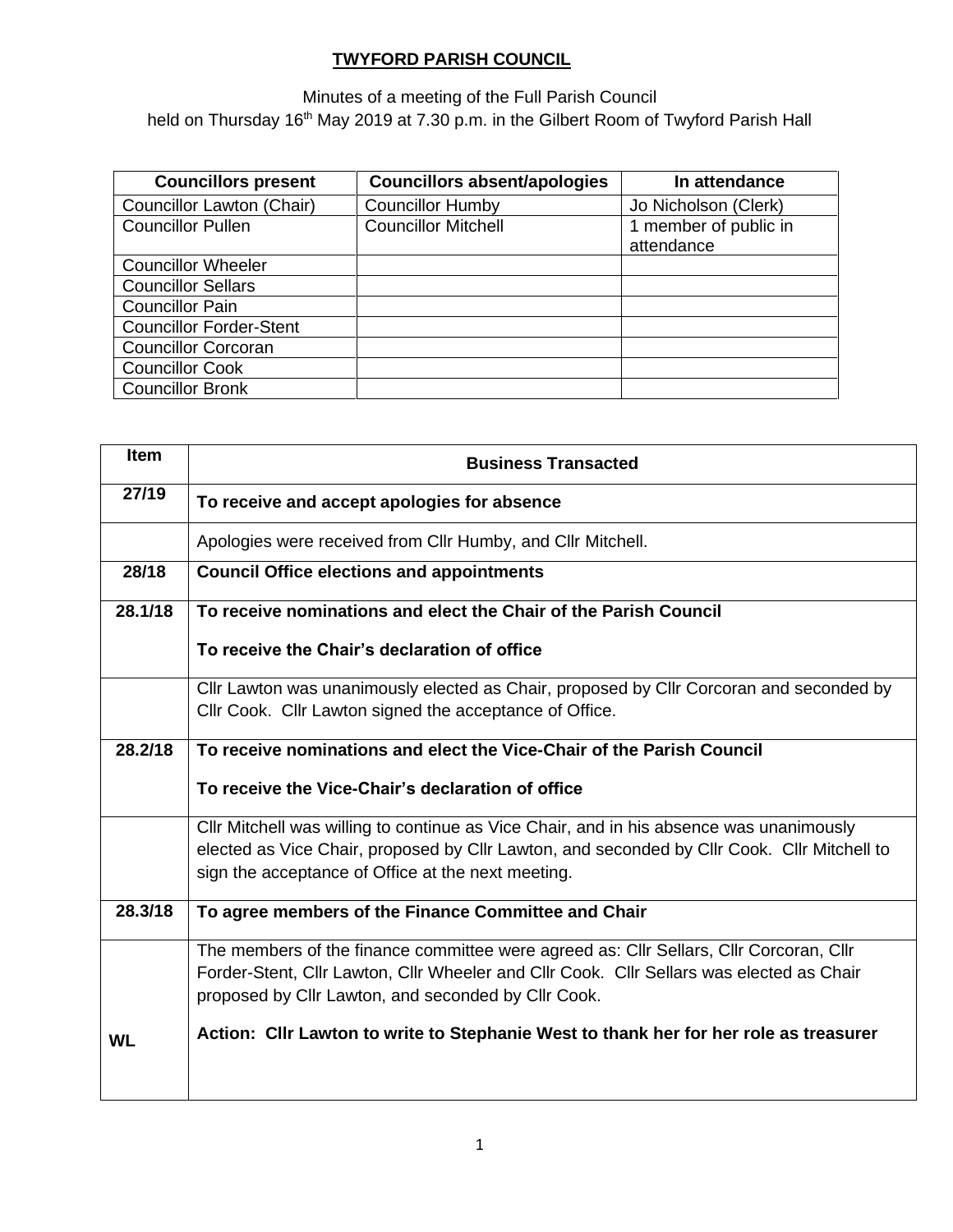| 28.4/18      | To agree members of the Planning Committee and Chair                                                                                                                                    |
|--------------|-----------------------------------------------------------------------------------------------------------------------------------------------------------------------------------------|
|              | The members of the planning committee were agreed as: Cllr Mitchell, Cllr Lawton, Cllr<br>Wheeler, Cllr Sellars, Cllr Corcoran, Cllr Pullen and Cllr Cook. The Chair will be elected at |
|              | the next planning committee meeting $6th$ June 2019. The members were proposed by Cllr                                                                                                  |
|              | Forder-Stent, and seconded by Cllr Pain.                                                                                                                                                |
| 28.5/18      | To agree members of the Recreation Committee and Chair                                                                                                                                  |
|              |                                                                                                                                                                                         |
|              | The members of the Recreation Committee were agreed as; Cllr Wheeler, Cllr Forder-Stent,                                                                                                |
|              | Cllr Pullen, Cllr Pain, Cllr Sellars and Cllr Lawton. The Chair will be elected at the next                                                                                             |
|              | recreation committee meeting 23 <sup>rd</sup> May 2019. The members were proposed by Cllr Lawton,                                                                                       |
|              | and seconded by Cllr Cook.                                                                                                                                                              |
| 28.6/18      | To agree members of the Twyford Neighbourhood Plan Committee and Chair                                                                                                                  |
|              | The members of the Twyford Neighbourhood Plan working group were agreed as; Cllr                                                                                                        |
|              | Corcoran and Cllr Lawton. The technical committee will be chaired by Cllr Corcoran, and                                                                                                 |
|              | include members of public (non parish councillors). The members were proposed by Cllr                                                                                                   |
|              | Sellars and seconded by Cllr Forder-Stent.                                                                                                                                              |
| 28.7/18      | To agree members of the Twyford Parish Farm Committee (formerly Twyford Meads                                                                                                           |
|              | and Berry Meadow Committee) and Chair                                                                                                                                                   |
|              | The members of the Twyford Parish Farm working group were agreed as; Cllr Corcoran, Cllr                                                                                                |
|              | Pullen and Cllr Mitchell. The committee will be chaired by Cllr Corcoran, and members                                                                                                   |
|              | include residents (non parish councillors). The members were proposed by Cllr Lawton, and                                                                                               |
|              | seconded by Cllr Sellars.                                                                                                                                                               |
| 28.8/18      | To agree the appointment of Members to serve at Parish Council representatives on                                                                                                       |
|              | the following County, District and other associations and organisations:                                                                                                                |
|              | HCC Footpaths and Highways: Cllr Pullen, Cllr Cook and Cllr Bronk<br>Nursing: Cllr Forder-Stent                                                                                         |
|              | Patient Participation Group: Cllr Wheeler, Cllr Forder-Stent and Cllr Pain                                                                                                              |
|              | Transport: Cllr Wheeler                                                                                                                                                                 |
|              | Twyford Parish Hall: Cllr Wheeler and Cllr Sellars                                                                                                                                      |
|              | Twyford Waterworks: Cllr Cook                                                                                                                                                           |
| 29/19        | Resolve to make no amends to the Code of Conduct, version 2018 / 2019. Confirmation                                                                                                     |
|              | of approval of Governance documents: Financial Regulations, Standing Orders, Asset                                                                                                      |
|              | Register and Financial Risk Assessment (approved on 28 <sup>th</sup> March 2019 and 18 <sup>th</sup> April                                                                              |
|              | 2019).<br>It was resolved to make no amends to the Code of Conduct version 2018 / 2019. The prior                                                                                       |
|              | approval of Financial Regulations, Standing Orders, Asset Register and Financial Risk                                                                                                   |
|              | Assessment (approved on 28 <sup>th</sup> March 2019 and 18 <sup>th</sup> April 2019) was noted.                                                                                         |
| <b>Clerk</b> | Action: Clerk to ensure Governance documents for 2019 / 2020 are updated on the                                                                                                         |
|              | website.                                                                                                                                                                                |
| 30/19        | Individual Councillors to accept office, accept the code of conduct and review                                                                                                          |
|              | declarations of interest.                                                                                                                                                               |
|              |                                                                                                                                                                                         |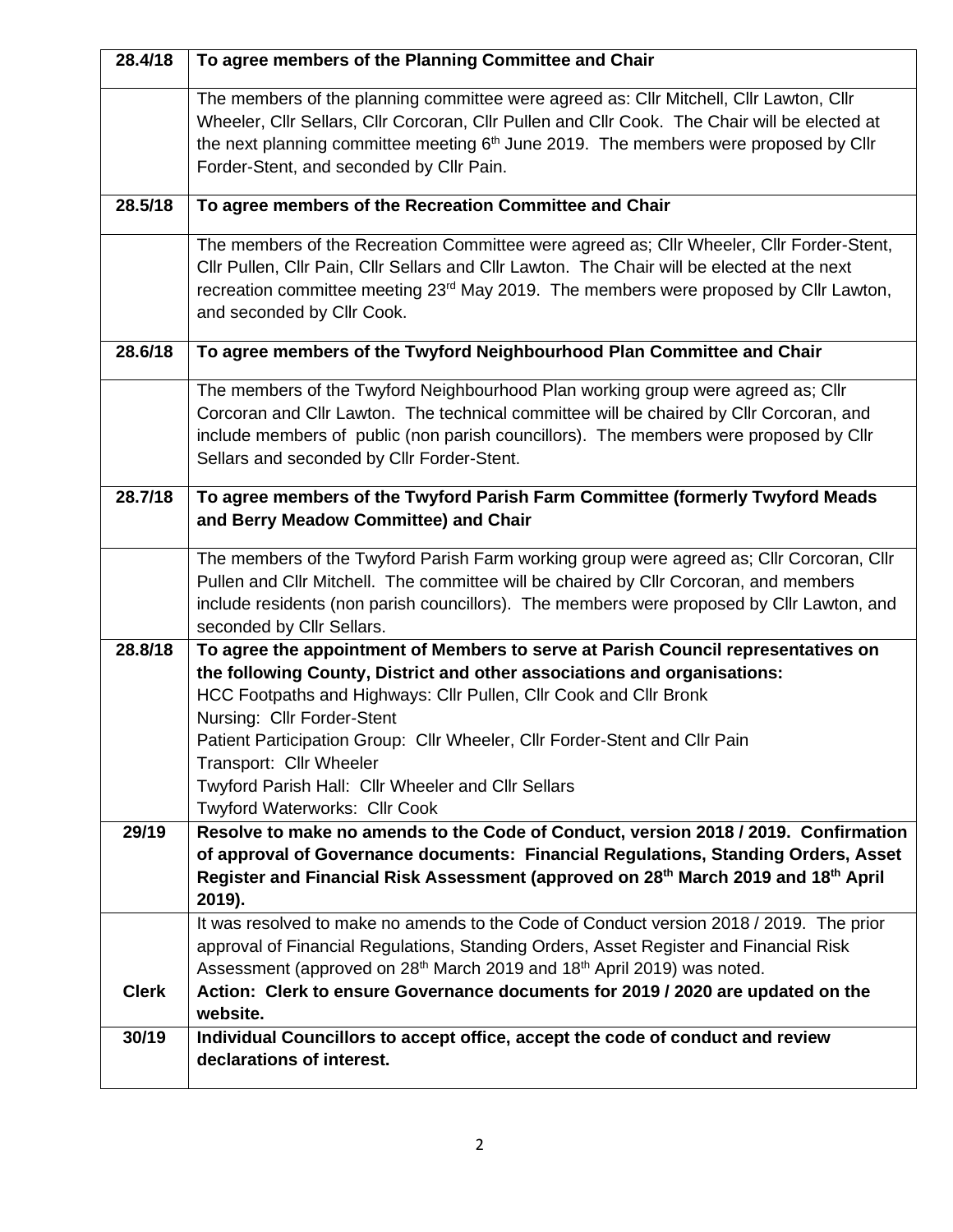|              | All Councillors present signed the Acceptance of Office, in accordance with the code of<br>conduct and completed a declaration of interest.                                                                                                                                                                                                                                                                                                                                                                                                                                                                                                                                                                                                                                                    |
|--------------|------------------------------------------------------------------------------------------------------------------------------------------------------------------------------------------------------------------------------------------------------------------------------------------------------------------------------------------------------------------------------------------------------------------------------------------------------------------------------------------------------------------------------------------------------------------------------------------------------------------------------------------------------------------------------------------------------------------------------------------------------------------------------------------------|
| 31/19        | To receive declarations of interest relevant to agenda items                                                                                                                                                                                                                                                                                                                                                                                                                                                                                                                                                                                                                                                                                                                                   |
|              | Standard declarations are applied.                                                                                                                                                                                                                                                                                                                                                                                                                                                                                                                                                                                                                                                                                                                                                             |
| <b>Clerk</b> | Action: Clerk to add to FPC agenda 20 <sup>th</sup> June to renew dispensation for<br>Neighbourhood Plan.                                                                                                                                                                                                                                                                                                                                                                                                                                                                                                                                                                                                                                                                                      |
| 32/19        | To approve and sign-off, as a true record, the minutes for the meeting held on 18 <sup>th</sup> April<br>2019                                                                                                                                                                                                                                                                                                                                                                                                                                                                                                                                                                                                                                                                                  |
|              | The minutes from 18 <sup>th</sup> April 2019 were approved as a true record of events proposed by Cllr<br>Pain, and seconded by Cllr Cook                                                                                                                                                                                                                                                                                                                                                                                                                                                                                                                                                                                                                                                      |
| 33/19        | To adjourn for public participation                                                                                                                                                                                                                                                                                                                                                                                                                                                                                                                                                                                                                                                                                                                                                            |
| 33.1/19      | To receive questions from the members of the public.                                                                                                                                                                                                                                                                                                                                                                                                                                                                                                                                                                                                                                                                                                                                           |
|              | None received                                                                                                                                                                                                                                                                                                                                                                                                                                                                                                                                                                                                                                                                                                                                                                                  |
| 33.2/19      | To receive the County Councillor's report.                                                                                                                                                                                                                                                                                                                                                                                                                                                                                                                                                                                                                                                                                                                                                     |
|              | Apologies received                                                                                                                                                                                                                                                                                                                                                                                                                                                                                                                                                                                                                                                                                                                                                                             |
| 33.3/19      | To receive the District Councillors' reports.                                                                                                                                                                                                                                                                                                                                                                                                                                                                                                                                                                                                                                                                                                                                                  |
|              | Cllr Lawton welcomed Cllr Bronk to the Parish Council.<br>A written report was submitted.<br>Members will be aware that following the election results of 2nd May Winchester City Council<br>has undergone a change of control and a change of a ward Councillor. Richard Izard a<br>former ward Councillor retired with effect from 2nd May. The ward Councillors are now (in<br>alphabetical order) Councillor Tony Bronk and Councillor Susan Cook.<br>At the first formal meeting of the new City Council, on Wednesday 15th May the following key<br>appointments were agreed:<br>Mayor: Councillor Eleanor Bell<br>Deputy Mayor: Councillor Patrick Cunningham<br>Leader of Council: Councillor Lucille Thompson                                                                         |
|              | Members of Cabinet and Chairpersons of Committees were announced; together with the<br>members of each Committee.<br>Councillor Tony Bronk is a member of the following Committees: Audit & Governance; and<br>Planning (Tony therefore intends not to participate in meetings of the Twyford Parish Council<br>Planning Committee). He is a Deputy for the following Committees: Business and Housing<br>Policy; and Joint West of Waterlooville MDA Planning.<br>Councillor Sue Cook is a member of the following: Licencing and Regulation Committee and<br>Licencing Sub-Committee.<br>Although elected as representatives of different political parties; Tony and Sue are keen to act<br>collaboratively for the benefit of residents of the ward. A joint meeting with Hampshire County |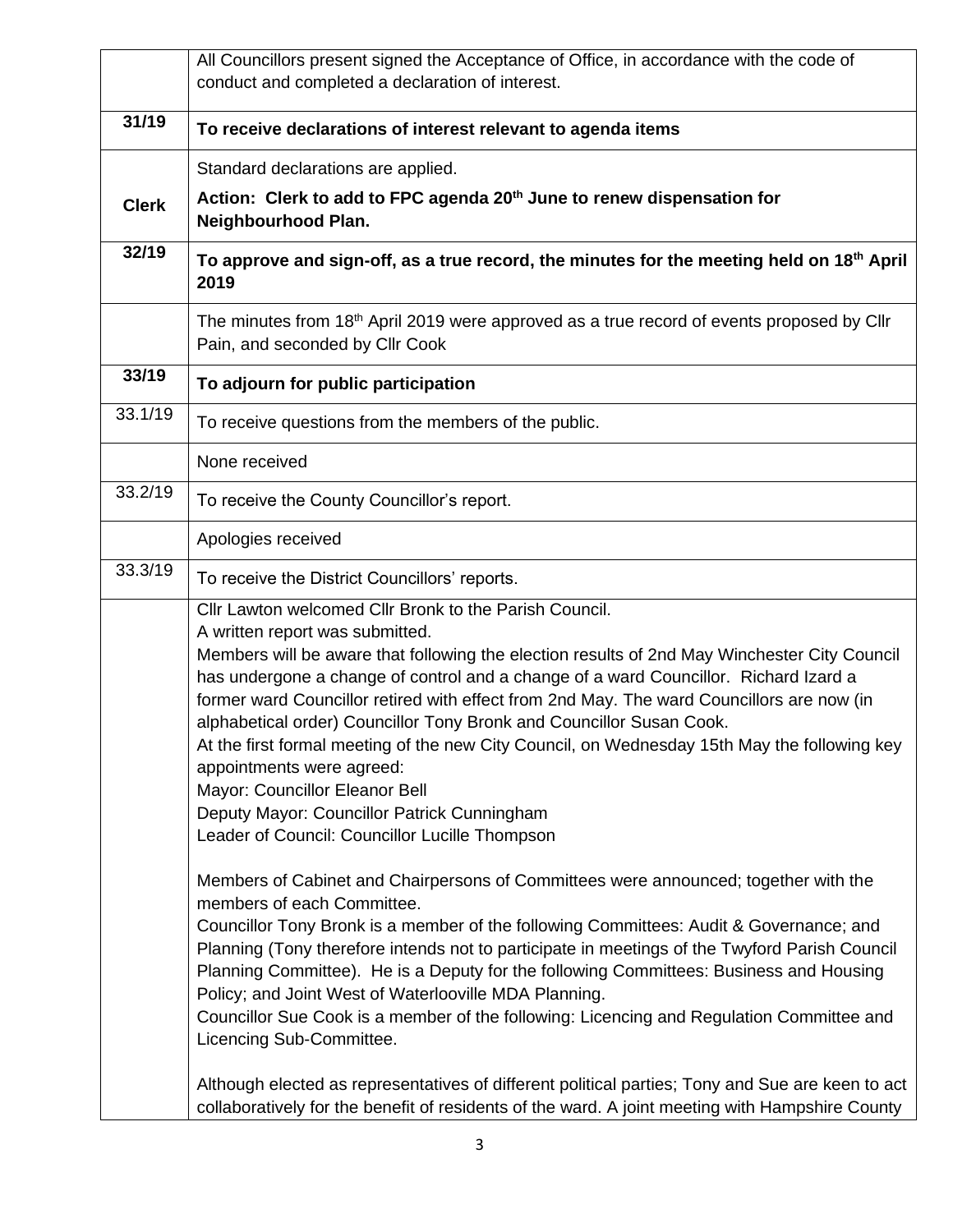|              | Council Councillor Rob Humby is proposed in order to discuss highways maintenance and<br>safety matters to better understand the County Council's constraints and to seek ways of<br>securing action on concerns raised by Twyford residents and Parish Council.                                                                                                                                                                                                                                                                                                                                        |
|--------------|---------------------------------------------------------------------------------------------------------------------------------------------------------------------------------------------------------------------------------------------------------------------------------------------------------------------------------------------------------------------------------------------------------------------------------------------------------------------------------------------------------------------------------------------------------------------------------------------------------|
| 34/19        | To receive an update on matters arising from the minutes of the Full Council meeting<br>held on 18th April 2019 that are not included elsewhere on the agenda and to consider<br>the status of progress to date                                                                                                                                                                                                                                                                                                                                                                                         |
| <b>SC</b>    | The Speed monitoring device has been received, the device cannot be used until Hampshire<br>Highways have confirmed the approved sites. An appointment has been made with lan<br>Janes, a HH engineer, to review the sites.                                                                                                                                                                                                                                                                                                                                                                             |
|              | Action: Cllr Cook to obtain 2 high vis coats and a warning triangle from Hampshire.                                                                                                                                                                                                                                                                                                                                                                                                                                                                                                                     |
| 35/19        | Committee Terms of Reference - Resolve to approve re-adoption for Finance,<br>Planning, Recreation and Twyford Meads and Berry Meadow Committee without<br>amendment, and require a Twyford Neighbourhood Plan Committee Terms of<br>Reference.                                                                                                                                                                                                                                                                                                                                                         |
|              | The terms of reference were updated to state that for a quorum 4 attendees were required at<br>the committee meeting. The Neighbourhood Plan terms of reference require updating.                                                                                                                                                                                                                                                                                                                                                                                                                       |
|              | With the quorum amendment, it was resolved to re-adopt the terms of reference for Finance,<br>planning, recreation and Twyford Meads and Berry Meadow Committee. Proposed by Cllr<br>Lawton and seconded by Cllr Sellars                                                                                                                                                                                                                                                                                                                                                                                |
| <b>Clerk</b> | Action: Clerk to update terms of reference and update on the website                                                                                                                                                                                                                                                                                                                                                                                                                                                                                                                                    |
| 36/19        | To agree dates for the Full Council's review of the following:                                                                                                                                                                                                                                                                                                                                                                                                                                                                                                                                          |
|              | Review of the Council's complaints procedure                                                                                                                                                                                                                                                                                                                                                                                                                                                                                                                                                            |
|              | Review of council's procedures for handling requests made under the Freedom of<br><b>Information Act 2000</b>                                                                                                                                                                                                                                                                                                                                                                                                                                                                                           |
|              | Review of the Councils policy for dealing with press / media                                                                                                                                                                                                                                                                                                                                                                                                                                                                                                                                            |
|              | <b>Review of GDPR compliance</b>                                                                                                                                                                                                                                                                                                                                                                                                                                                                                                                                                                        |
|              | It was agreed to add these items to the FPC meeting 20 <sup>th</sup> June 2019.                                                                                                                                                                                                                                                                                                                                                                                                                                                                                                                         |
| <b>Clerk</b> | Action: Clerk to add to FPC agenda 20th June                                                                                                                                                                                                                                                                                                                                                                                                                                                                                                                                                            |
| <b>Clerk</b> | Clerk to organise a review of GDPR with Cllr Pullen, Cllr Cook and Cllr Forder-Stent                                                                                                                                                                                                                                                                                                                                                                                                                                                                                                                    |
| 37/19        | To receive an update from the Planning Committee and any updates on any matters<br>arising unless already covered by another agenda item                                                                                                                                                                                                                                                                                                                                                                                                                                                                |
|              | On May 9 <sup>th</sup> , the planning committee was attended by two representatives from Southampton<br>Airport. The Master plan was discussed, which includes a runway extension to allow bigger<br>aircrafts and the carriage of more fuel. The aim of the expansion is to attract other airlines,<br>and protect the airport should Flybe be dissolved. The main point of discussion was the noise<br>levels over Twyford. There are two noise monitoring devices in the vicinity, one at Hockley<br>Golf Course, and one at Shawford Parish Hall. It was requested that one be moved to<br>Twyford. |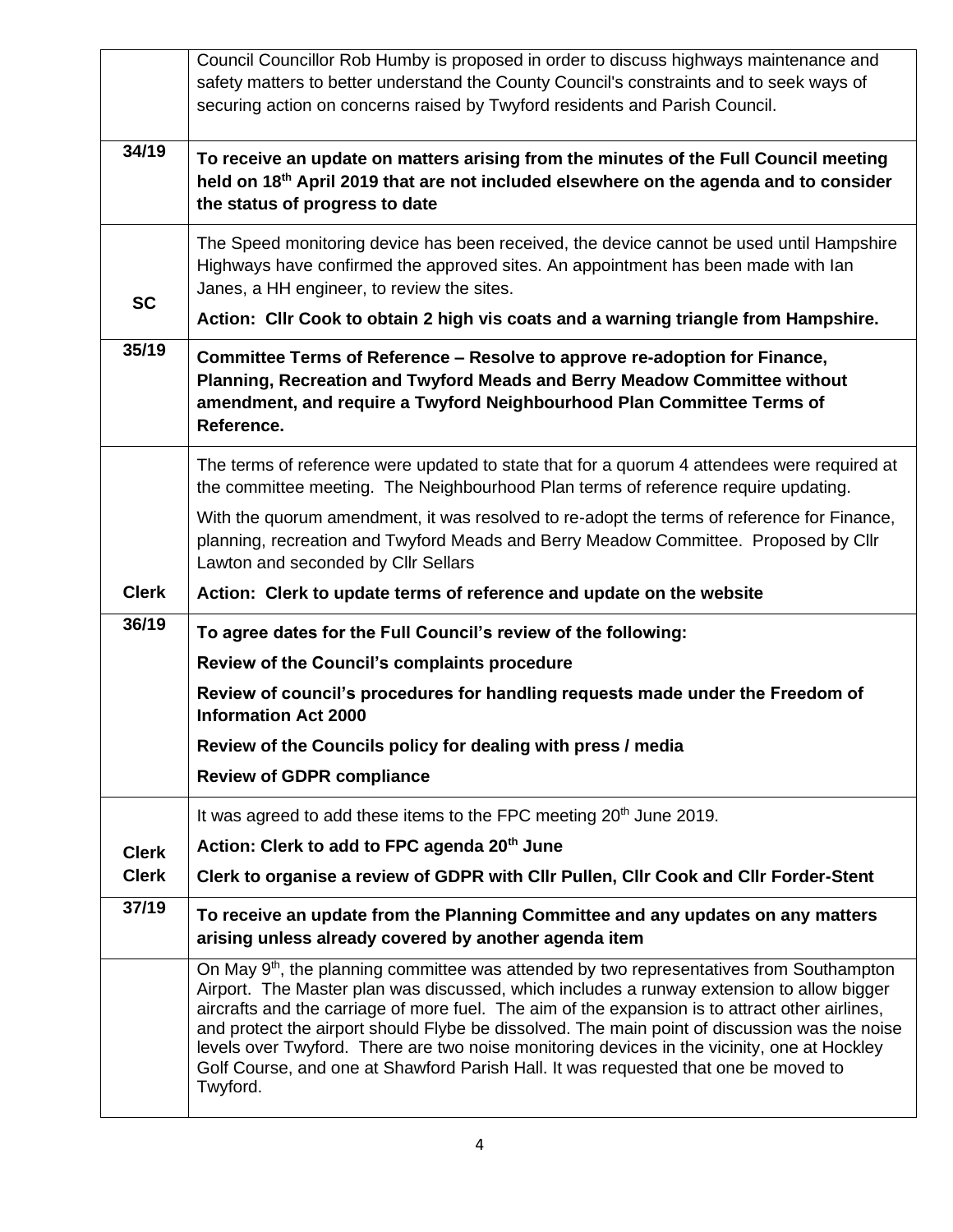|              | CIIr Corcoran asked the attendees if the expansion will trigger the Noise Compensation Act,<br>which it did not appear they were briefed on. The planning application for the runway<br>expansion is going to Eastleigh in August.                                                                                                                                                                                                                                                                                       |
|--------------|--------------------------------------------------------------------------------------------------------------------------------------------------------------------------------------------------------------------------------------------------------------------------------------------------------------------------------------------------------------------------------------------------------------------------------------------------------------------------------------------------------------------------|
|              | Workshops are being organised by the Airport for June, where the flight path will be reviewed.<br>Twyford will be invited, and the Parish Council requested South Downs National Park to be<br>involved.                                                                                                                                                                                                                                                                                                                 |
| <b>Clerk</b> | Action: Clerk to contact Airport to chase up the dates of the workshops                                                                                                                                                                                                                                                                                                                                                                                                                                                  |
|              | Secondly, regarding the Neighbourhood Plan, Cllr Lawton, Cllr Corcoran and a technical<br>group member met with Jonathan Humphreys and James Cleary to discuss the retirement<br>village. The meeting did not yield any progress, and Jonathan is still moving forward with his<br>retirement village master plan.                                                                                                                                                                                                       |
| 37.1/19      | The South Downs National Park – East of Winchester Vision and Action Plan                                                                                                                                                                                                                                                                                                                                                                                                                                                |
|              | Cllr Corcoran can attend on 4 <sup>th</sup> July and 10 <sup>th</sup> October, but no member of the Council is able to<br>attend on 7 <sup>th</sup> June.                                                                                                                                                                                                                                                                                                                                                                |
| cc           | Action: Cllr Corcoran to ask Richard Parker or Daryl Henry if they can attend the<br>workshop on the 7 <sup>th</sup> June.                                                                                                                                                                                                                                                                                                                                                                                               |
| 38/19        | To receive an update on matters arising from the Recreation Committee; to note or<br>discuss action taken since unless already covered by another agenda item                                                                                                                                                                                                                                                                                                                                                            |
|              | CIIr Wheeler updated that the Summer Ball is postponed until 2020 to enable more planning.<br>The old goal posts have been removed, and are awaiting disposal                                                                                                                                                                                                                                                                                                                                                            |
| <b>Clerk</b> | Action: Clerk to remind Clint to take the old goal posts away                                                                                                                                                                                                                                                                                                                                                                                                                                                            |
| 38.1/19      | Resolve to agree expenditure on HCC open space strategy without 3 quotes, due to<br>limited expert availability                                                                                                                                                                                                                                                                                                                                                                                                          |
|              | The options of providing a workshop were presented by the Clerk, and it was resolved to<br>proceed based on one quote, due to the expert nature of the proposal. Proposed by Cllr<br>Wheeler and seconded by Cllr Cook.                                                                                                                                                                                                                                                                                                  |
| 38.2/19      | Resolve to approve expenditure on HCC open space strategy £1,500                                                                                                                                                                                                                                                                                                                                                                                                                                                         |
|              | The Clerk had circulated a proposal, outlining the options and pros and cons for paying<br>£1,500 to HCC to help the PC work with residents to create an open space strategy for<br>Hunter Park and Northfields recreation area. The proposal was discussed, and the need was<br>accepted. Councillors were concerned about the extent of the expenditure, but were<br>impressed with the examples of output provided by HCC, and appreciated the value of having<br>an expert help the Council engage with the village. |
|              | It was resolved to approve the expenditure and engage HCC to set up the workshop.<br>Proposed by Cllr Pullen and seconded by Cllr Sellars.                                                                                                                                                                                                                                                                                                                                                                               |
|              | <b>Actions:</b>                                                                                                                                                                                                                                                                                                                                                                                                                                                                                                          |
| <b>Clerk</b> | For clarity, Clerk to ensure all references refer to Hunter Park and Northfields<br>recreation area strategy.                                                                                                                                                                                                                                                                                                                                                                                                            |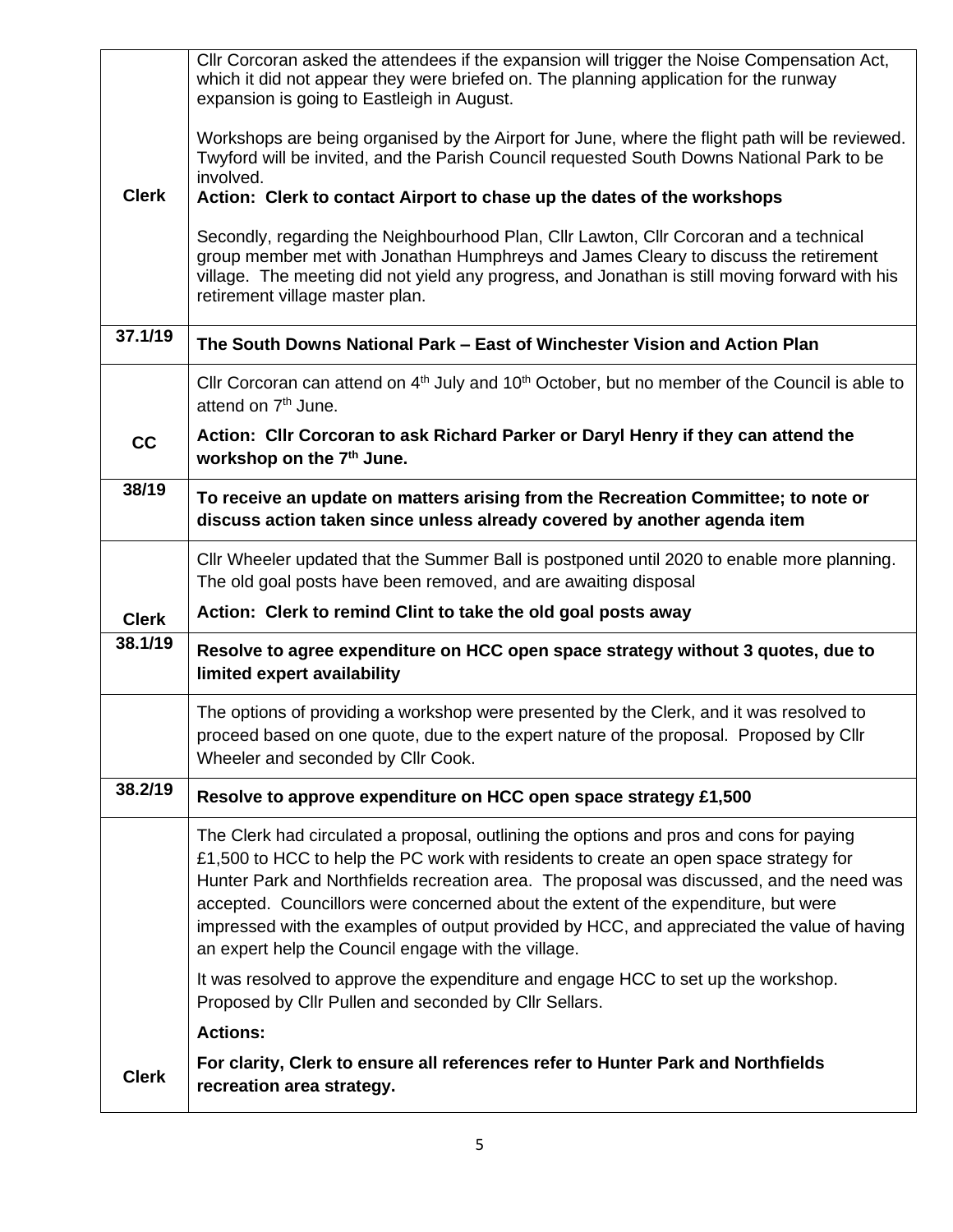| <b>IW</b>    | Cllr Wheeler to talk to the St Mary's school to insure they are included in the workshop                                                                                                                                                                                                                                                 |
|--------------|------------------------------------------------------------------------------------------------------------------------------------------------------------------------------------------------------------------------------------------------------------------------------------------------------------------------------------------|
| <b>Clerk</b> | Clerk to set up a preparation meeting with Cllr Pullen, Cllr Cook and Cllr Wheeler.                                                                                                                                                                                                                                                      |
| 38.3/19      | Resolve to advertise for a new cleaner at the pavilion, and to agree terms for a new<br>cleaner.                                                                                                                                                                                                                                         |
|              | It was resolved to advertise for a new cleaner, and the terms of £10 an hour, 2 hours per<br>week were agreed. Proposed by Cllr Pullen and seconded by Cllr Pain.                                                                                                                                                                        |
| <b>Clerk</b> | Action: Clerk to ensure the cleaner vacancy advert goes to Kat Molesworth for TWaT,<br>and outside the shop. Send the vacancy advert to Hare Farm to go on their Notice<br>Board.                                                                                                                                                        |
| 39/19        | To receive an update from the Finance Committee on matters arising; and to note or<br>discuss action taken since unless already covered by another agenda item                                                                                                                                                                           |
|              | None additional to agenda items.                                                                                                                                                                                                                                                                                                         |
| 40/19        | Resolve to approve payments to be made in May 2019                                                                                                                                                                                                                                                                                       |
|              | May invoices were presented for approval of payment. See Appendix 1.                                                                                                                                                                                                                                                                     |
|              | Since the list was compiled, an adjustment had to be made to the Clerk salary and NI / PAYE<br>due to an error in October 2018. This has an additional cost to TPC of £30.26 which is NI due<br>from October salary. The Clerk owes £26.31 NI and £134.80 PAYE which will come out of<br>Clerk salary paid on 31 <sup>st</sup> May 2019. |
|              | With the above adjustment, it was resolved to approve the payments to be made in May.<br>Proposed by Cllr Forder-Stent and seconded by Cllr Cook.                                                                                                                                                                                        |
| 41/19        | Resolve to reconcile the bank statement to approved payments made in April 2019                                                                                                                                                                                                                                                          |
|              | The cash book summary (Appendix 2) was presented to the Cllrs, and Cllr Sellars reconciled<br>the summary to the previous month expenditure, and the bank statements. Proposed by Cllr<br>Sellars and seconded by Cllr Pullen.                                                                                                           |
| 42/19        | Review output from internal audit                                                                                                                                                                                                                                                                                                        |
|              | The output from Do the Numbers internal audit conducted in April 2019 was presented and<br>discussed (See Appendix 3). As a result, the Clerk will publish all papers to accompany the<br>FPC agenda one week prior to the meeting. Papers will be posted to the TPC website, and<br>emailed to Cllrs.                                   |
| <b>Clerk</b> | Action: Clerk to post all FPC papers online and via email one week before meeting                                                                                                                                                                                                                                                        |
|              | It was discussed whether it is diligent to change internal auditors, which will be added to the<br>agenda of the next FPC                                                                                                                                                                                                                |
| <b>Clerk</b> | Action: Clerk to enquire which internal auditor Colden Common PC use, and to obtain<br>quotes. Add to agenda for next FPC 20 <sup>th</sup> June 2019.                                                                                                                                                                                    |
| 43/19        | To note the timetable for external audit, to resolve to agree to publication and<br>submission for external audit of the accounting statements.                                                                                                                                                                                          |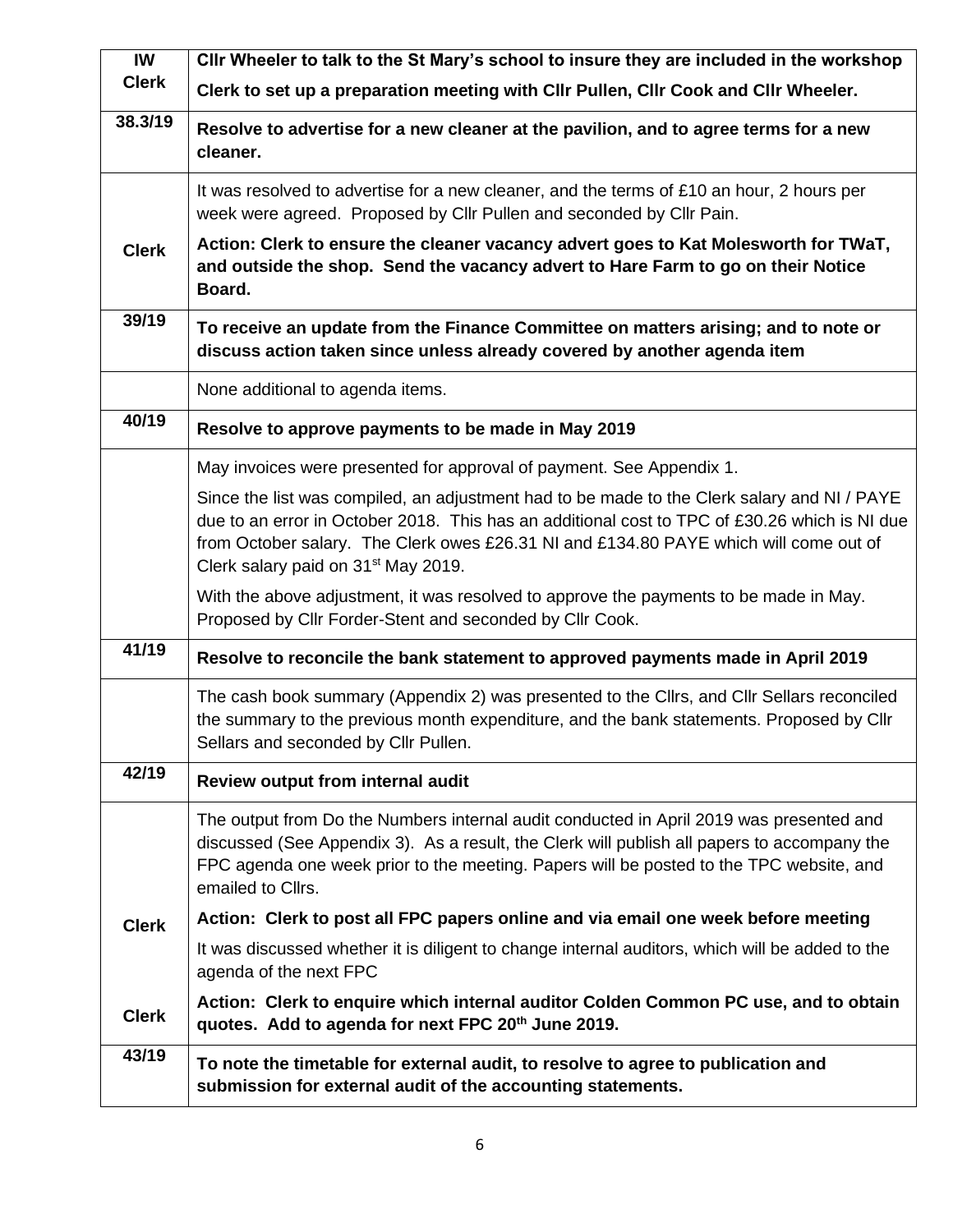|              | The Notice of Publication of accounts will be displayed on 17 <sup>th</sup> June, and will be displayed for<br>6 weeks. The 2018 / 2019 accounts have been published on the website, and are currently<br>available for inspection.                                                                                                                                                                                                                                                                                                                                                                                                                                                                                                                                                                |
|--------------|----------------------------------------------------------------------------------------------------------------------------------------------------------------------------------------------------------------------------------------------------------------------------------------------------------------------------------------------------------------------------------------------------------------------------------------------------------------------------------------------------------------------------------------------------------------------------------------------------------------------------------------------------------------------------------------------------------------------------------------------------------------------------------------------------|
| 44/19        | Councillor Corcoran to provide an update on Berry Meads & Compton Lock Committee                                                                                                                                                                                                                                                                                                                                                                                                                                                                                                                                                                                                                                                                                                                   |
|              | Management of the Farm is getting more complex, as revenue this year will reach £60,000.<br>The committee needs widening, and thought needs to be given as to how it is managed.                                                                                                                                                                                                                                                                                                                                                                                                                                                                                                                                                                                                                   |
| <b>Clerk</b> | Action: Cllr Mitchell, Cllr Lawton, Cllr Corcoran, Cllr Pullen and Clerk to get together to<br>organise the management of the Parish Farm. Clerk to organise a meeting.                                                                                                                                                                                                                                                                                                                                                                                                                                                                                                                                                                                                                            |
|              | With regards to Water Meadow restoration; a start up meeting with Leaders has been<br>attended by Andy Coates, and the Clerk is setting up a start up meeting with the contractors.                                                                                                                                                                                                                                                                                                                                                                                                                                                                                                                                                                                                                |
|              | CIIr Corcoran has just learned that a flooding permit is required for the project, which is at a<br>cost of £440. The application is complicated, and Consultancy provided by Aquascience to<br>complete the form will cost £490. Cllr Corcoran will apply for 85% of the cost to Leaders and<br>HCC. An immediate decision is required by the PC whether to provide funding for this, as the<br>application will take two months to complete. This means that TPC will have to cover the cost<br>of the application before it is known if any the cost is recoverable from a grant. There are<br>sufficient funds in the Berry Meadow maintenance budget to cover this expenditure. Cheaper<br>Consultancy has been considered, but not available due to the expert nature of the<br>application. |
|              | The Parish Council voted in favour of supporting the expenditure, so long as it comes out of<br>the Berry Meadow budget.                                                                                                                                                                                                                                                                                                                                                                                                                                                                                                                                                                                                                                                                           |
| 45/19        | Resolve to approve expenditure on design and creation of signs at Compton Lock,<br>using the £1,351 received in grants from Hampshire County Councillors. Resolve to<br>appoint provider based on 3 quotes.                                                                                                                                                                                                                                                                                                                                                                                                                                                                                                                                                                                        |
|              | The Clerk had circulated a proposal for a designer (Dan Powell) to create signs for Compton<br>Lock. The cost of the designer is £475 (no VAT applicable), and the cost to create the signs<br>varies considerably. It was resolved to proceed with the design of 3 different signs i) for the<br>entrances to the lock, ii) at the lock, and iii) at the steps of the lock.                                                                                                                                                                                                                                                                                                                                                                                                                       |
| 46/19        | Proposed by Cllr Lawton and seconded by Cllr Corcoran.                                                                                                                                                                                                                                                                                                                                                                                                                                                                                                                                                                                                                                                                                                                                             |
|              | Councillor Corcoran to provide an update on progress of the Neighbourhood Plan                                                                                                                                                                                                                                                                                                                                                                                                                                                                                                                                                                                                                                                                                                                     |
|              | The technical team are awaiting a meeting with SDNP to receive their feedback on the SEA.                                                                                                                                                                                                                                                                                                                                                                                                                                                                                                                                                                                                                                                                                                          |
|              | CIIr Corcoran is drafting a letter to SDNP asking them how they regard the retirement village.<br>Mayer Brown have completed the flooding report. Cllr Corcoran has met with the landowners<br>and Twyford School, and there is support for a ditch if that is decided upon. There is a<br>meeting with HCC and TPC next week to move this forward. The Mayer Brown report reveals<br>that even if the drains were updated, they would still not accommodate the volume of water<br>constituting a flood, which would still flood the road, therefore HCC need to look at making the<br>road more resilient. In addition, the Parish Hall flood appears independent of the water<br>coming down the valley, so a bespoke solution for the Parish Hall car park is required.                        |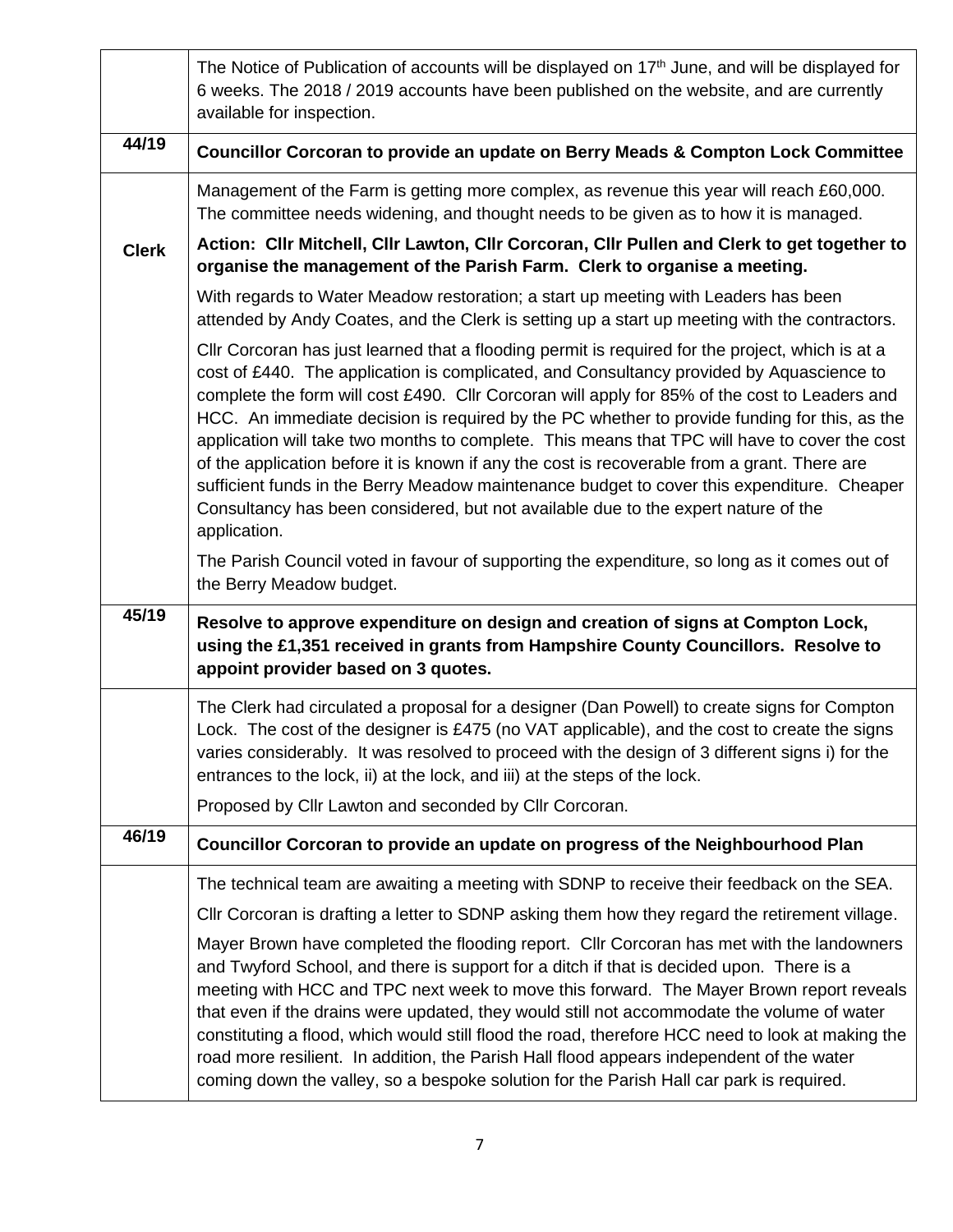|           | The timetable to bring the Neighbourhood Plan to conclusion will be published after SDNP<br>have fed back on the SEA, and the TNP meeting on 20 <sup>th</sup> May.                                              |
|-----------|-----------------------------------------------------------------------------------------------------------------------------------------------------------------------------------------------------------------|
| 47/19     | Public Transport and Bus Stops – To receive an oral report from Councillor Wheeler                                                                                                                              |
| <b>SC</b> | The bus shelter at Hockley cottages is still awaiting repair. Quotes have not been<br>forthcoming.<br>Action: Cllr Cook to forward to the Clerk, the quote she obtained for the bus shelter.                    |
| 48/19     | Update on plans for Annual Parish Assembly and Compton Lock public meeting 22 <sup>nd</sup><br><b>May 2019</b>                                                                                                  |
|           | The Compton Lock meeting starts at 7pm, followed by refreshments, followed by the APA<br>starting at 8pm. Councillors will sit at the front of the assembly, so parishioners can identify<br>their Councillors. |
| 49/19     | To note, for information only, significant communications on matters that are not<br>included elsewhere on the agenda                                                                                           |
|           | It was mentioned that the Police have increased security level for the European elections.                                                                                                                      |
| 50/19     | To raise any items for the agenda for the Full Parish Council meeting 20 <sup>th</sup> June 2019.                                                                                                               |
|           | None raised.                                                                                                                                                                                                    |

Jo Nicholson - Clerk to the Parish Council – 4<sup>th</sup> June 2019. Contact: [clerk@twyfordhants.org.uk](mailto:clerk@twyfordhants.org.uk)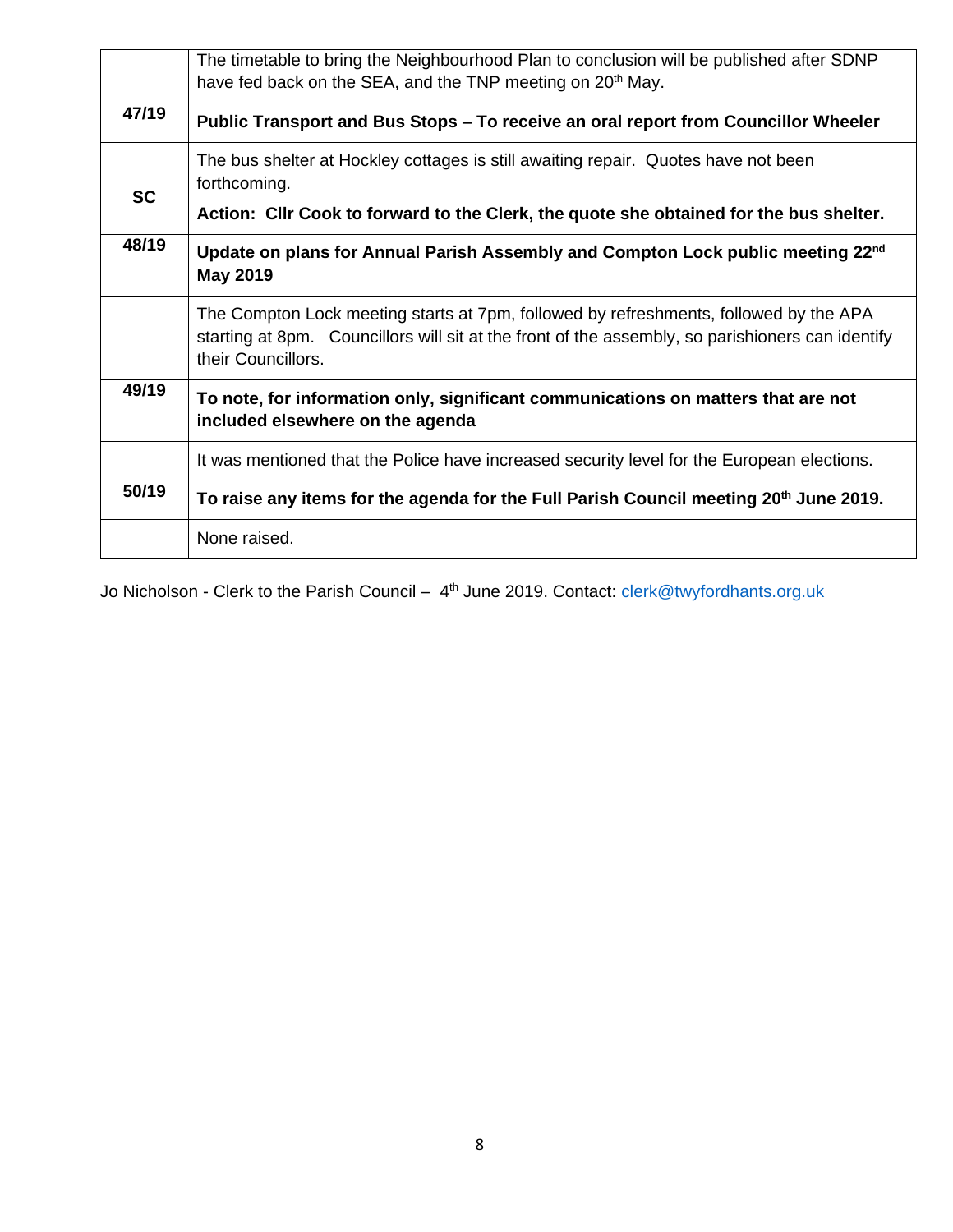Supplier totals will include confidential items

## **Twyford Parish Council Expenditure transactions - approval list Start of year 01/04/19**

**Tn no Cheque Gross Heading Invoice Details Cheque date Total** 82 DD190510 £5.94 1020/2/2 01/05/19 1&1 IONOS - website monthly subscription 21.04 to £5.94 1&1 21.05 £5.94 1&1 IONOS - Total 80 Vis190502a £37.00 1020/3/1 02/05/19 Amazon - printer ink £37.00 mz £37.00 Amazon - Total 69 BACS £475.00 1100/1 02/05/19 Do The Numbers - internal audit 2019 £475.00 £475.00 Do The Numbers - Total 32 DD £62.00 2030/1/1 01/05/19 EDF - Monthly SO towards Electrity Bill £62.00 £62.00 EDF - Total 85 BACS1905  $\leq 80.92$  2030/2/1 09/05/19 Foard Maintenance Services - pavilion care taking  $\leq 280.92$  fo<sup>9th</sup> may 2019 to9th may 2019 £80.92 Foard Maintenance Services - Total 70 BACS £1,663.65 05/05/19 Green Smile Ltd - May 2019 £1,663.65 1 £1,410.25 2020/7 groundsman for hunter park May 2 £253.40 2040/1 groundsman Northfields May £1,663.65 Green Smile Ltd - Total 74 BACS1905 £298.14 31/05/19 HCC Pensions - clerk may pension £298.14 31HMRC 1 £76.54 1000/1/3/1 Clerk May employee pension 2 £221.60 1000/1/3/2 Clerk employer pension May £298.14 HCC Pensions - Total 84 BACS £397.50 09/05/19 Hilary Frearson - 2001 100 2015/19 1 £337.50 3000/1 NP support in April 2 £60.00 1000/2/1 clerk support in april £397.50 Hilary Frearson - Total 73 BACS £379.41 31/05/19 HMRC - clerk salary for may £379.41 1 £90.72 1000/1/4/2 May Clerk NI 2 £209.80 1000/1/4/1 3 £78.89 1000/1/4/3 £379.41 HMRC - Total

Signature Signature Signature Signature

Date 04/06/19 12:18 PM Vs: 8.22.01 *Page 1 of 2*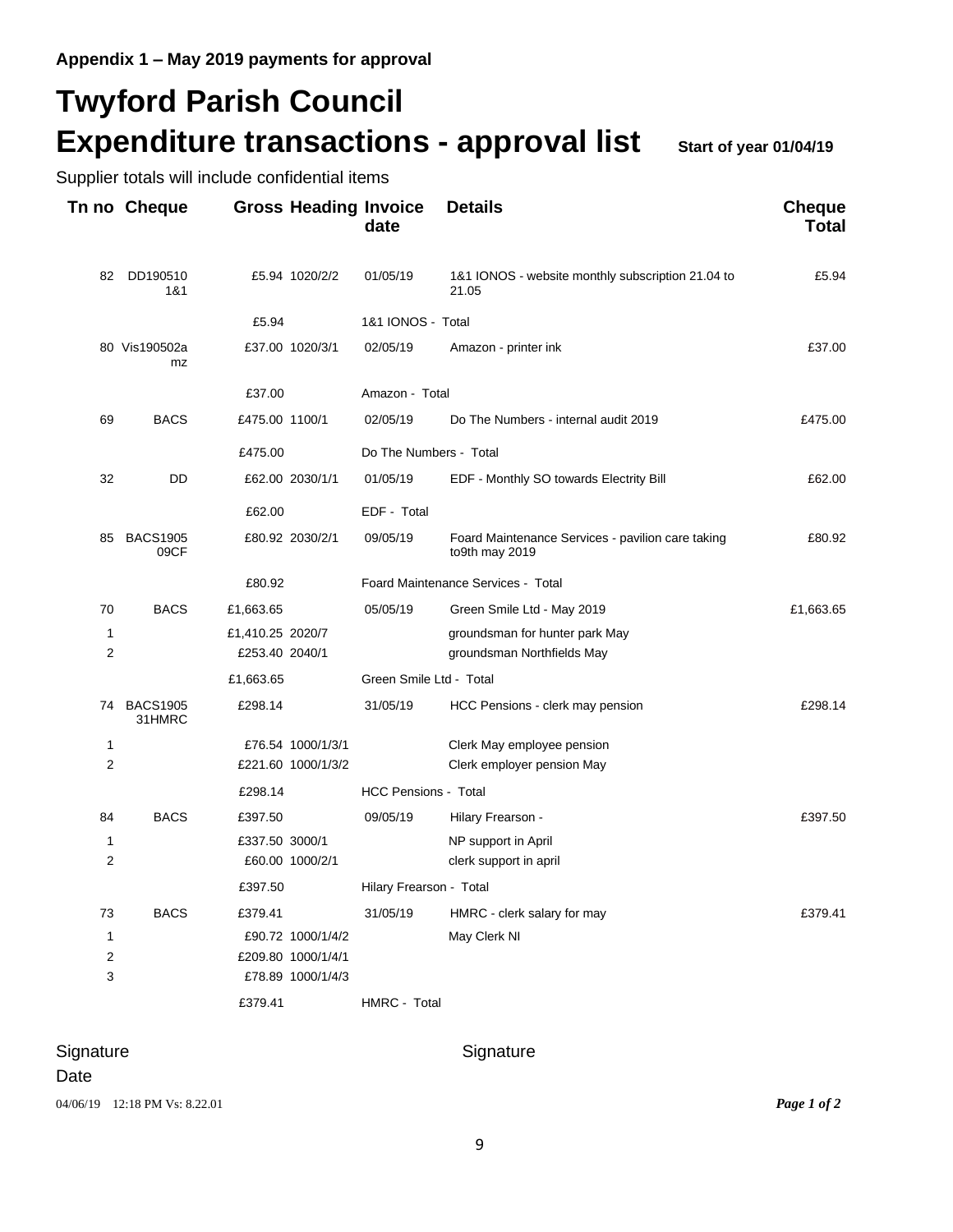# **Twyford Parish Council Expenditure transactions - approval list** Start of year 01/04/19

Supplier totals will include confidential items

|              | Tn no Cheque                 |                    | <b>Gross Heading Invoice</b> | date                     | <b>Details</b>                                                                             | <b>Cheque</b><br><b>Total</b> |
|--------------|------------------------------|--------------------|------------------------------|--------------------------|--------------------------------------------------------------------------------------------|-------------------------------|
| 83           | DD190511<br>8HMRCVA          | £1,385.43 1150     |                              | 07/05/19                 | HMRC - VAT - VAT return Q4 2018 2019                                                       | £1,385.43                     |
|              |                              | £1,385.43          |                              | HMRC - VAT - Total       |                                                                                            |                               |
| 68           | <b>BACS1905</b><br>02JT      | £50.00 2080        |                              | 02/05/19                 | James Toll - return of deposit for april hire                                              | £50.00                        |
|              |                              | £50.00             |                              | James Toll - Total       |                                                                                            |                               |
| 81           | <b>BACS1805</b><br>19JNexp   | £27.23 1010/1      |                              | 18/05/19                 | Joanne Nicholson - clerk april expenses                                                    | £27.23                        |
| 71           | <b>BACS1905</b><br>31JN      | £1,011.16 1000/1/1 |                              | 31/05/19                 | Joanne Nicholson - may salary, including march and<br>april additional hours, and back pay | £1,011.16                     |
|              |                              | £1,038.39          |                              | Joanne Nicholson - Total |                                                                                            |                               |
| 86           | DD190052<br>302              |                    | £21.52 1020/1/1              | 09/05/19                 | O2 - clerk mobile phone 9th May to 8th June 2019                                           | £21.52                        |
|              |                              | £21.52             |                              | O <sub>2</sub> - Total   |                                                                                            |                               |
| 79           | DD190603<br><b>PWLBBMc</b>   | £1,666.67 1143     |                              | 03/06/19                 | Public Work Loan Board -                                                                   | £1,666.67                     |
| 78           | DD190603<br><b>PWLBBMint</b> | £67.92 1142        |                              | 03/06/19                 | Public Work Loan Board -                                                                   | £67.92                        |
| 77           | DD190603<br>PWLBGcap         | £600.00 1141       |                              | 03/06/19                 | Public Work Loan Board - Gilbert Room                                                      | £600.00                       |
| 76           | DD190603<br><b>PWLBGint</b>  | £252.00 1140       |                              | 03/06/19                 | Public Work Loan Board - Gilbert Room interest                                             | £252.00                       |
|              |                              | £2,586.59          |                              |                          | Public Work Loan Board - Total                                                             |                               |
|              | 72 SO130520<br>SL            |                    | £80.00 2000/1/1              | 20/05/19                 | S Lauder - cleaner may salary                                                              | £80.00                        |
|              |                              | £80.00             |                              | S Lauder - Total         |                                                                                            |                               |
| 75           | <b>BACS1905</b><br>18Shore   | £1,095.22 2020/1/1 |                              | 01/05/19                 | Shoreland Network Solutions - cricket square april                                         | £1,095.22                     |
|              |                              | £1,095.22          |                              |                          | <b>Shoreland Network Solutions - Total</b>                                                 |                               |
| $\mathbf{1}$ | <b>BACS</b>                  | £3,780.00 1130/1   |                              | 16/04/19                 | Westcotec - supply of speed camera device                                                  | £3,780.00                     |
|              |                              | £3,780.00          |                              | Westcotec - Total        |                                                                                            |                               |

**Total** £13,436.71

Signature Signature Signature Signature Date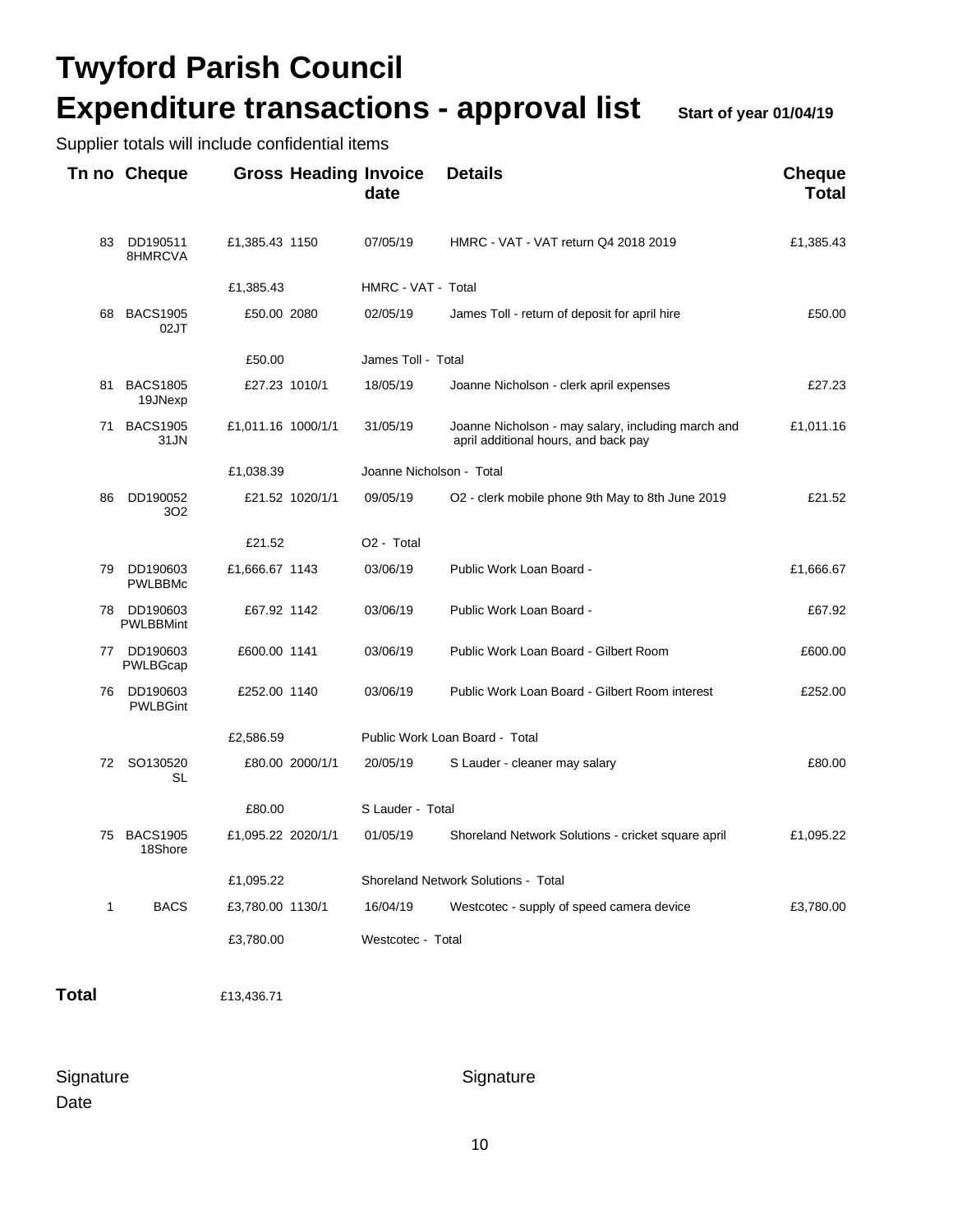### **Appendix 2 – Cash book summary reconciled to statements**

| $\blacksquare$<br>financereport.pdf<br>后<br>日 | LST P11629 Colden Commo <b>D</b> May approvals 2019.pdf                                                | BRWE89EB430D224_00( $\times$ | $+$ $\times$                 |                                            |                                                                                           | $\Box$<br>$\times$                |
|-----------------------------------------------|--------------------------------------------------------------------------------------------------------|------------------------------|------------------------------|--------------------------------------------|-------------------------------------------------------------------------------------------|-----------------------------------|
| $\circ$<br>$\Omega$                           | ① file:///C:/Users/twyfo/OneDrive%20-%20Twyford%20Parish%20Council/Pictures/BRWE89EB430D224_000309.pdf |                              |                              |                                            | ☆                                                                                         | $\vec{B}$<br>$\cdots$             |
| $\alpha$<br>of 1<br>1                         |                                                                                                        |                              | ⊙<br>$\Box$ Fit to page<br>╱ | $A^{\prime\prime}$ Read aloud<br>Page view | $\mathbb{Z}$ Add notes                                                                    | 咼<br>P,<br>$\times$<br>$\boxplus$ |
|                                               |                                                                                                        |                              |                              |                                            |                                                                                           |                                   |
|                                               |                                                                                                        |                              |                              |                                            |                                                                                           |                                   |
|                                               | <b>Financial Summary - Cashbook</b>                                                                    |                              |                              |                                            |                                                                                           |                                   |
|                                               | Summary between 01/04/19 and 30/04/19 inclusive.                                                       |                              |                              |                                            |                                                                                           |                                   |
|                                               | Balances at the start of the year                                                                      |                              |                              |                                            |                                                                                           |                                   |
|                                               | <b>Ordinary Accounts</b>                                                                               |                              |                              |                                            |                                                                                           |                                   |
|                                               | <b>HSBC C/A</b>                                                                                        |                              |                              | £3,556.88                                  |                                                                                           |                                   |
|                                               | <b>HSBC Savings</b>                                                                                    |                              |                              | £127,104.99                                |                                                                                           |                                   |
|                                               | Total                                                                                                  |                              |                              | £130,661.87                                |                                                                                           |                                   |
|                                               |                                                                                                        |                              |                              |                                            |                                                                                           |                                   |
|                                               | <b>RECEIPTS</b>                                                                                        | Net                          | Vat                          | Gross                                      |                                                                                           |                                   |
|                                               | Finance                                                                                                | £49,125.00                   | £0.00                        | £49,125.00                                 |                                                                                           |                                   |
|                                               | Recreation & Open Spaces                                                                               | £623.80                      | £6.00                        | £629.80                                    |                                                                                           |                                   |
|                                               | <b>Total Receipts</b>                                                                                  | £49,748.80                   | £6.00                        | £49,754.80                                 |                                                                                           |                                   |
|                                               | <b>PAYMENTS</b>                                                                                        | Net                          | Vat                          | Gross                                      |                                                                                           |                                   |
|                                               | Finance                                                                                                | £4,434.38                    | £512.04                      | £4,946.42                                  |                                                                                           |                                   |
|                                               | Neighbourhood Plan                                                                                     | £7,645.64                    | £1,373.13                    | £9,018.77                                  |                                                                                           |                                   |
|                                               | Recreation & Open Spaces                                                                               | £3,621.47                    | £680.49                      | £4,301.96                                  |                                                                                           |                                   |
|                                               | <b>Total Payments</b>                                                                                  | £15,701.49                   | £2,565.66                    | £18,267.15                                 |                                                                                           |                                   |
|                                               | <b>Closing Balances</b>                                                                                |                              |                              |                                            |                                                                                           |                                   |
|                                               | <b>Ordinary Accounts</b>                                                                               |                              |                              |                                            |                                                                                           |                                   |
|                                               | <b>HSBC C/A</b>                                                                                        |                              |                              | £20,044.53                                 |                                                                                           |                                   |
|                                               | <b>HSBC Savings</b>                                                                                    |                              |                              | £142,104.99                                |                                                                                           |                                   |
|                                               | Total                                                                                                  |                              |                              | £162,149.52                                |                                                                                           |                                   |
|                                               |                                                                                                        |                              |                              |                                            |                                                                                           |                                   |
|                                               |                                                                                                        |                              |                              |                                            |                                                                                           |                                   |
|                                               |                                                                                                        |                              |                              |                                            |                                                                                           |                                   |
| $\bigcirc$ Type here to search<br>æ           | ⊕<br>Ei<br>Гm                                                                                          |                              | e<br>屬<br>wm<br>             | P.                                         | $R^2 \wedge \blacksquare$ $\blacksquare$ $\blacksquare$ $\blacksquare$ $\blacksquare$ ENG | 12:32<br>唏<br>04/06/2019          |